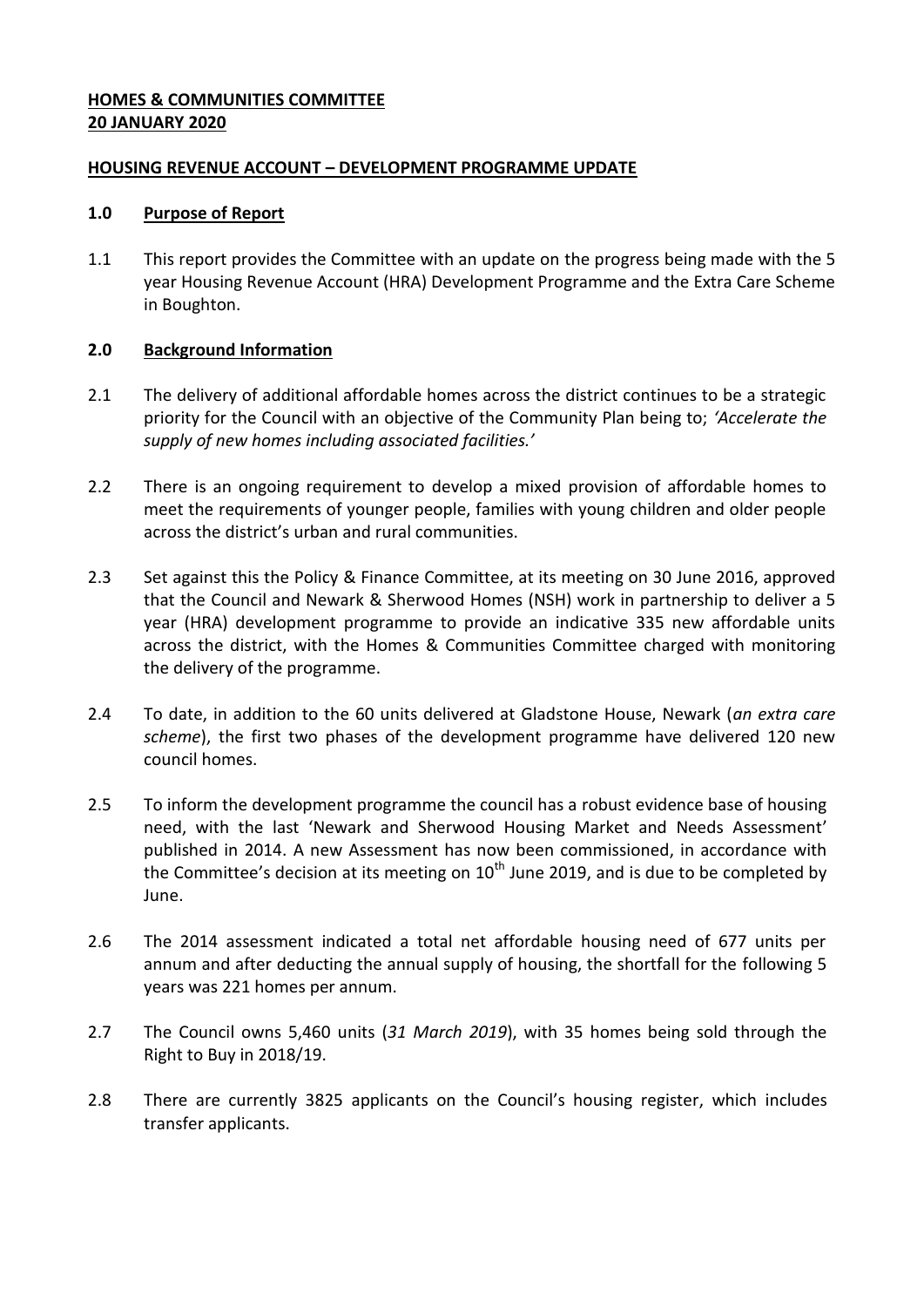## **3.0 Progress – Housing Revenue Account (HRA) Development Programme**

- 3.1 Robert Woodhead Ltd are the construction delivery partner for the 5 year HRA development programme following a detailed and successful procurement exercise based upon both price and quality.
- 3.2 NSH are project managing the programme on behalf of the Council and review meetings are held between officers of the Council and Company to monitor delivery of the programme.
- 3.3 The Company adhere to a service specification covering the project management roles and responsibilities set by the Council. The fee charged by the Company is based on per unit delivery, rather than a percentage of the overall programme and reflective of a competitive market rate. The Committee will acknowledge that this relationship will cease once the housing management function comes back to the Council.

## *Phase One: Completed*

3.4 Phase one of the development programme delivered 70 units across 26 sites, all of which reached completion by the end of March 2019 and let to applicants on the Housing Register. The 12-month defect period inspections are currently in progress (50% completed) and minimal remedial works have been required.

#### *Phase Two: Site Progression*

3.5 Construction activity continues with phase two that will provide 50 units over 12 sites and current delivery is within the scheduled programme and to budget. The first 7 sites have been handed over and now going through the allocation process. The table below provides the Committee with the key details of phase two delivery:

| <b>Address</b>        | Locality      | No of<br><b>Units</b> | <b>Type of Unit</b>  | Anticipated<br><b>Completion</b> |
|-----------------------|---------------|-----------------------|----------------------|----------------------------------|
| <b>Queens Court</b>   | <b>Newark</b> | 9                     | 6 x 1 bed apartments | Completed                        |
|                       |               |                       | 3 x 2 bed flats      | December 2019                    |
| Meldrum               | <b>Newark</b> | $\overline{4}$        | 4 x 1 bed apartments | January 2020                     |
| Crescent,             |               |                       |                      |                                  |
| <b>Central Avenue</b> | Blidworth     | $\overline{4}$        | 2 x 1 bed apartments | Completed                        |
|                       |               |                       | 2 x 3 bed bungalows  | December 2019                    |
| Thorpes/Parkes        | Coddington    | $\overline{4}$        | 3 x 2 bed bungalows  | Completed                        |
| Close                 |               |                       | 1 x 1 bed bungalow   | November 2019                    |
| <b>Thorpes Close</b>  | Coddington    | $\mathbf{1}$          | 1 x 2 bed bungalow   | Completed                        |
|                       |               |                       |                      | November 2019                    |
| <b>Valley View</b>    | Coddington    | 3                     | 3 x 2 bed houses     | January 2020                     |
| Westhorpe             | Southwell     | 3                     | 1 x 3 bed bungalow   | Completed                        |
|                       |               |                       | 2 x 1 bed bungalows  | December 2019                    |
| <b>Beech Avenue</b>   | Ollerton      | $\overline{2}$        | 2 x 2 bed houses     | January 2020                     |
| Lindsay Avenue        | <b>Newark</b> | 10                    | 6 x 1 bed apartments | <b>March 2020</b>                |
|                       |               |                       | 2 x 2 bed apartments |                                  |
|                       |               |                       | 2 x 2 bed houses     |                                  |
| St Mary's             | <b>Newark</b> | 7                     | 7 x 2 bed houses     | January 2020                     |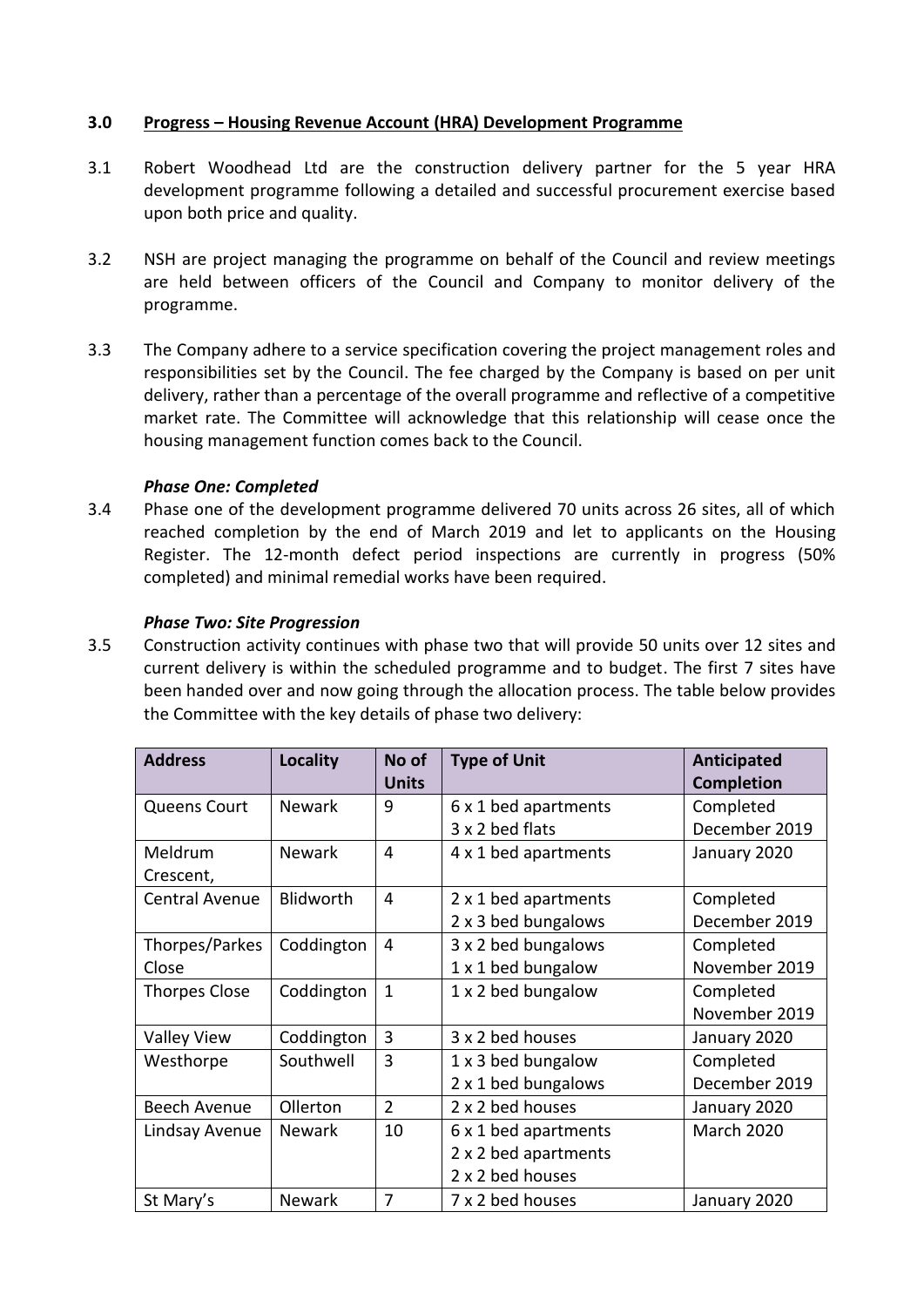| Gardens            |           |    |                      |               |  |
|--------------------|-----------|----|----------------------|---------------|--|
| Rainworth          | Rainworth | 2  | 2 x 1 bed apartments | Completed     |  |
| Water Road         |           |    |                      | November 2019 |  |
| Thoresby Road      | Rainworth |    | 1 x 1 bed bungalow   | Completed     |  |
|                    |           |    |                      | December 2019 |  |
| <b>Total No of</b> |           | 50 |                      |               |  |
| <b>Units</b>       |           |    |                      |               |  |

## *Phase 3: Planning Applications*

- 3.6 Work on delivering phase three sites is progressing with a target to develop between 40 to 50 units, predicated on the approved capital budget provision for this phase. Planning permission for 4 sites (8 units) has been secured and 5 sites (11 units) have recently been submitted to planning for approval.
- 3.7 A further 23 sites have been identified with the potential for development and preapplication planning advice is now being sought for these. The on-site commencement for phase three sites will be from late January up until May, with an indicative target date for completion being March 2021.

## *Phases 4 & 5: Feasibility*

- 3.8 Work continues to bring forward sites for phases four and five to both meet the overall target of delivering 335 new Council homes and the contractual arrangements with Robert Woodhead.
- 3.9 Recent work has been undertaken to review the capacity and nature of the remaining HRA sites within the programme to deliver the target set, which currently shows that there is a predicted shortfall of 45 units. The Committee should note this figure is indicative with some HRA sites still subject to initial investigations and gaining planning permission approval.
- 3.10 In the search for additional sites, outside of the HRA, officers have pursued the opportunity to acquire a parcel of land at the former fire station site located off Boundary road, Newark. *(An initial scheme design shows the site can deliver 10 units consisting of 6 x 1 bed apartments and 4 x 2 bed houses.*) Further to a valuation of the site and through a period of negotiation, a price was agreed with the fire authority. This matter has been reported to the Policy & Finance Committee, at its meeting in November 2019, who approved the acquisition of the site.
- 3.11 Officers from the fire authority have advised that the offer they have accepted from the Council is now subject to its formal Committee approval, the meeting of which will be held in January 2020.
- 3.12 The acquisition of this site at the agreed price will be subject to the Council achieving planning consent, along with the satisfactory completion of ground investigations and relevant searches.
- 3.13 The Policy & Finance Committee at its meeting also approved to increase the site acquisition fund to enable the purchase of further sites, within defined parameters, and so meet the predicted shortfall of 45 units.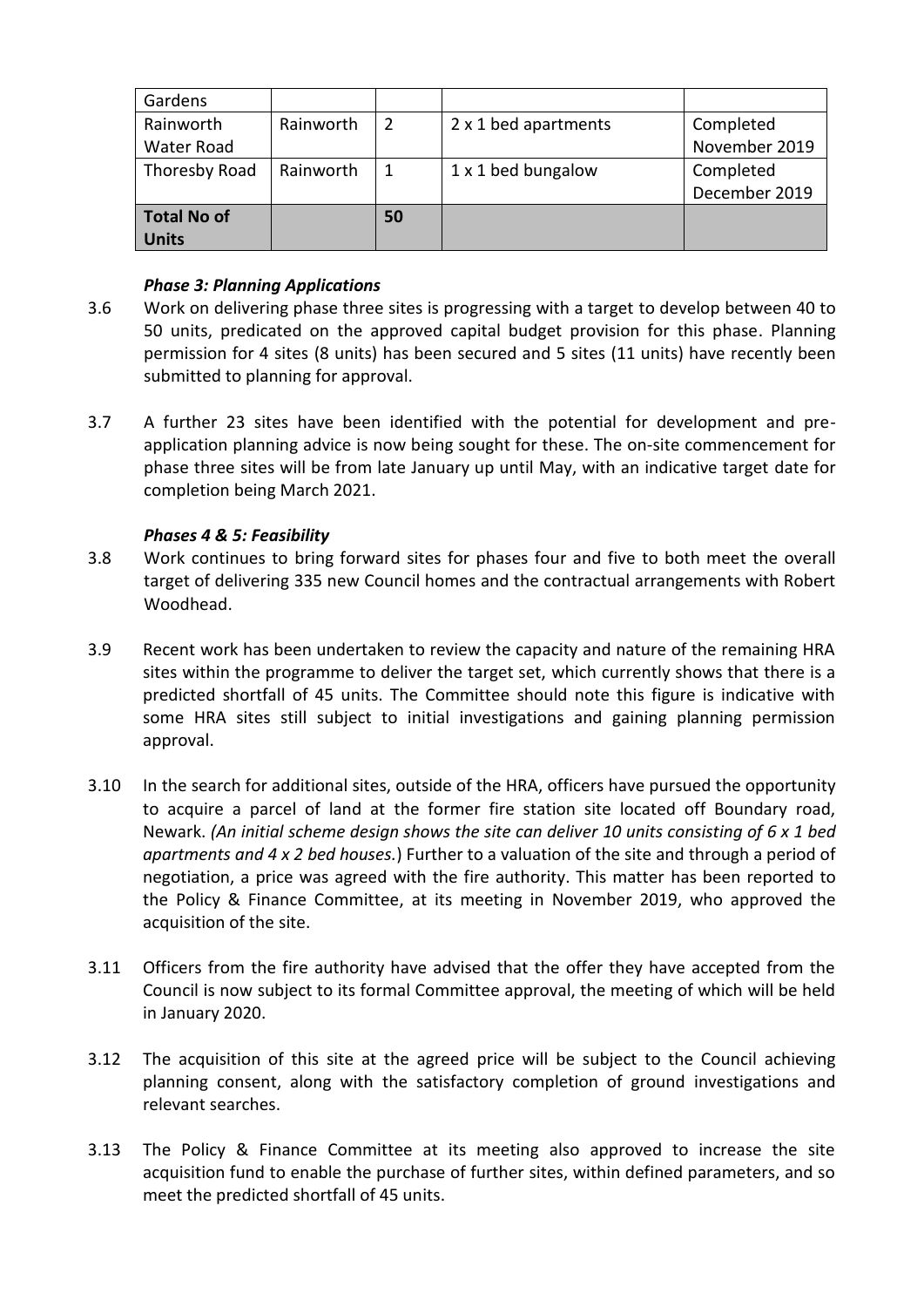3.14 A positive working relationship has been established with Robert Woodhead's, with the development programme providing 6 local individuals with training opportunities, supporting 5 local school education events and 3 work experience placements have been provided for local residents. Four site audits have also been carried out by the 'Considerate Constructors Scheme' with positive outcomes.

## *Boughton - Extra Care Scheme*

- 3.15 At its meeting on 28 June 2018 the Policy & Finance Committee approved the development of an extra care scheme in Boughton, financed through the Housing Revenue Account (HRA) and a Homes England grant of £2.080m.
- 3.16 Planning consent was secured on 6 December 2018 and further to a procurement exercise North Midland Construction were awarded the contract to deliver the 40 unit extra care scheme, comprising 30 apartments and 10 bungalows. Work commenced on site in October 2019, with an indicative practical completion date of March 2021. The scheme is currently project managed by Newark and Sherwood Homes.
- 3.17 The Committee will note that Nottinghamshire County Council have previously confirmed that they will be seeking to agree nomination rights to a proportion of the new homes to be created for use as 'housing with care' for its service users.
- 3.18 Officers of the Company and Council are now in discussions with the County Council to confirm the above arrangements and as with Gladstone House, a Co-operation Agreement will be drawn up. Amongst other things, this will stipulate that the County Council will cover the void rent loss for empty units after a qualifying period, therefore protecting rental income into the HRA Business Plan.
- 3.19 Similar to the arrangements at Gladstone House those units not nominated to the County Council will be let as general supported housing.

#### **4.0 Scheme Finance**

4.1 A recent review of average build cost per unit for phase two has been undertaken and this is represented in the comparison table below for the Committee's consideration:

| <b>New Build Total Scheme Cost Comparison Data</b><br><b>Source</b>                                         | <b>Average</b><br><b>Build</b><br>cost/m <sup>2</sup> | <b>Lowest</b><br>cost<br>$\text{/m}^2$ | <b>Highest</b><br>cost/m |
|-------------------------------------------------------------------------------------------------------------|-------------------------------------------------------|----------------------------------------|--------------------------|
| Homes England 2016 to 2021 Shared Ownership and<br>Affordable Homes Programme (East Midlands as @           | £1,442                                                |                                        |                          |
| end of March 2018:<br>https://www.gov.uk/government/publications/share                                      |                                                       |                                        |                          |
| d-ownership-and-affordable-homes-programme-<br>2016-to-2021-summary-end-of-march-2018)                      |                                                       |                                        |                          |
| Nottinghamshire: Building Cost Information Service<br>(BCIS June 2019 - Average Prices Results all tenures) | £1,366                                                | £695                                   | £3,117                   |
| Council Housing (HRA) 5 Year Development<br>Programme (Phase 2)                                             | £1,082                                                | £807                                   | £1,270                   |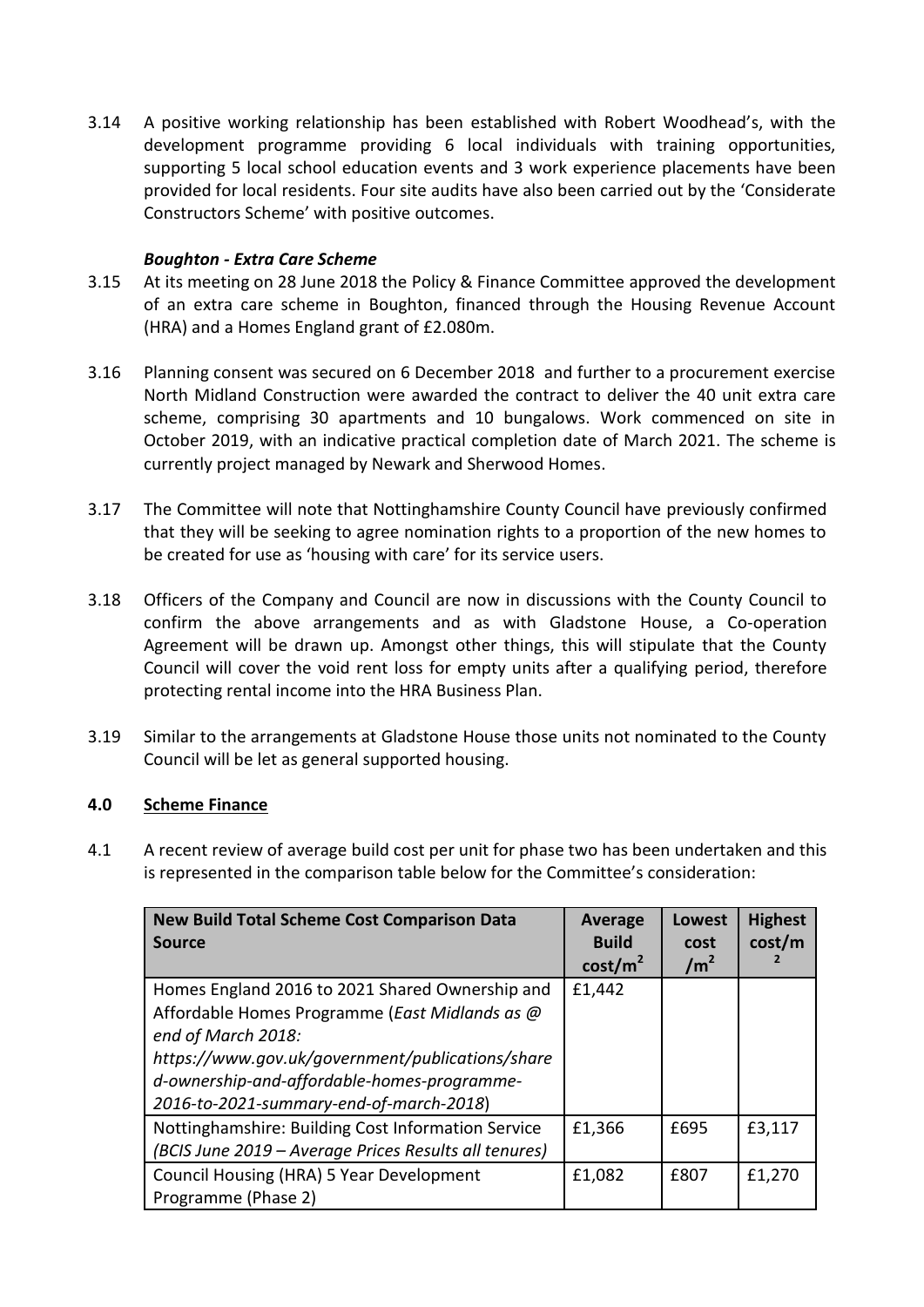Nottinghamshire Authority Indicative Affordable Housing Programme (1)

- 4.2 To date the Council has successfully received Homes England grant funding via the Affordable Homes Programme for 65 units in phase 1, equating to £2.8m and averaging £42k per unit.
- 4.3 The total grant claim in phase two is £1.32m, averaging £38k per units. Phase two has also utilised 1-4-1 Right to Buy Receipts to ensure that the Council does not incur a financial penalty imposed by Government for not spending the receipts; this has resulted in lower average grant rate when compared with phase one.
- 4.4 Both the Council and Company continue to scrutinise the capital finances of this programme to ensure they meet the budgetary requirements set by the Policy & Finance Committee, with any variances and approval for these reported to that Committee.
- 4.5 In terms of continued grant support from Homes England, discussions have been held with officers locally who are keen to receive future bids from the Council to support the ongoing development programme.

#### *Better Care Fund*

4.6 Through the Better Care Fund the Council has successfully secured £48,315 grant funding, under the heading of 'independent Living', to enable accessible wet rooms to be installed to 10 of the new build Council homes in phase two, along with providing an accessible car park at one of the schemes.

#### **5.0 Equalities Implications**

- 5.1 The Council's housing needs evidence base informed the type and tenure of affordable housing to be delivered across the district to meet the needs of all communities, including those with protected characteristics.
- 5.2 The extra care scheme in Boughton will meet evidenced housing, health and social care needs for the older population in Ollerton and Boughton.

# **6.0 Financial Implications (FIN19-20/3766)**

- 6.1 The budget for the 2019/20, which incorporates finalising phase two and the start of phase three, is £8.018m. Spend to date, as at December 2019 is £5.930m.
- 6.2 The current approved budget for the Extra Care scheme at Boughton is £8.937m (£1.7m in 19/20), which includes an amount of £2.080m in grant funding from Homes England with spend to date of £1.687m.
- 6.3 Finance Officers from the Council meet regularly with Finance Officers from Newark and Sherwood Homes, in order to monitor the current position and forecasts of costs going forward. This will ensure that budget provision is adequate, and where variations need to be made, these can be reported and approval sought from the Policy and Finance Committee.